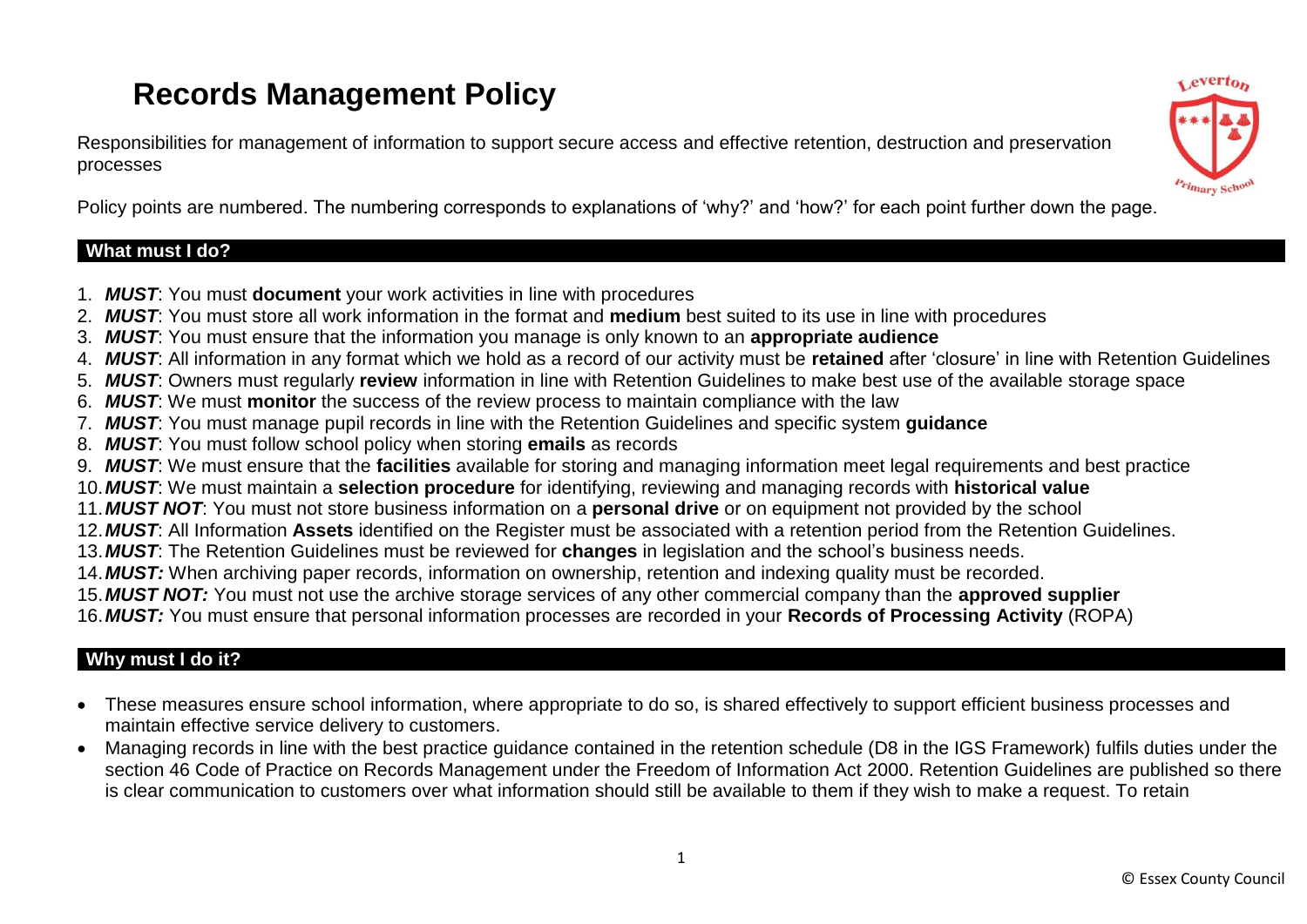information too long or to destroy too soon leaves us open to criticisms on openness and transparency, and in some cases, compliance with the law.

- In order to comply with the Section 46 Code of Practice (see above) we must ensure that we are destroying all related information across all formats. For example, destroying a paper file on a project but keeping all the electronic documents about the project in a shared network folder can cause problems if a Freedom of Information request is received. The request co-ordinator assumes that as the paper file is destroyed then we do not hold any information and responds accordingly. We would then be in breach of the act.
- Records of Processing Activity are a legal requirement under the General Data Protection Act 2016 as applied by the Data Protection Act 2018.

# **How must I do it?**

- 1. Employees are aware of requirements contained in the retention schedule (D8 in the IGS Framework) and any guidance on use of specific systems through training and communications
- 2. Employees are aware of requirements contained in the retention schedule (D8 in the IGS Framework)and any guidance on use of specific systems through training and communications
- 3. You must ensure that paper files are accessible to authorised colleagues in your absence, by ensuring others know where to find keys to lockable storage areas. You must be aware of who information should be shared with, and ensure it is only shared with that audience. You must ensure that you save electronic information in a shared environment, but with appropriate access controls if the information has a restricted audience.
- 4. Follow the guidance contained in the retention schedule (D8 in the IGS Framework) and any superseding amendments made by the school
- 5. Follow the guidance contained in the retention schedule (D8 in the IGS Framework) and any superseding amendments made by the school
- 6. Designated employees must gather performance data on activities within the scope of this policy for review by the Data Protection Officer and the Leadership Team
- 7. Follow the contained in the retention schedule (D8 in the IGS Framework) guidance and any superseding amendments made by the school
- 8. Follow the guidance contained in the retention schedule (D8 in the IGS Framework) and any superseding amendments made by the school
- 9. The school must approve and regularly review facilities such as systems and physical storage as appropriate against security requirements in Data Protection Law, and all employees must help maintain security standards by following procedure.
- 10.Records can be identified for preservation at any point in the records lifecycle, but will not transfer until we have no ongoing administrative need (i.e. at the end of a retention period). When information is due to be destroyed, there should be a final review to select records for transfer to the Essex Record Office.
- 11.By only storing business information on the relevant systems designated by the school and by using only equipment approved by the school.
- 12.The Information Asset Owner is responsible for ensuring that Information Asset Managers amend entries on the Information Asset Register to show the correct retention period from the schedule.
- 13.A policy review (at least annually) must review the provisions of best practice retention guidance and make any necessary amendments, documenting the reasons for change and managing affected records accordingly.